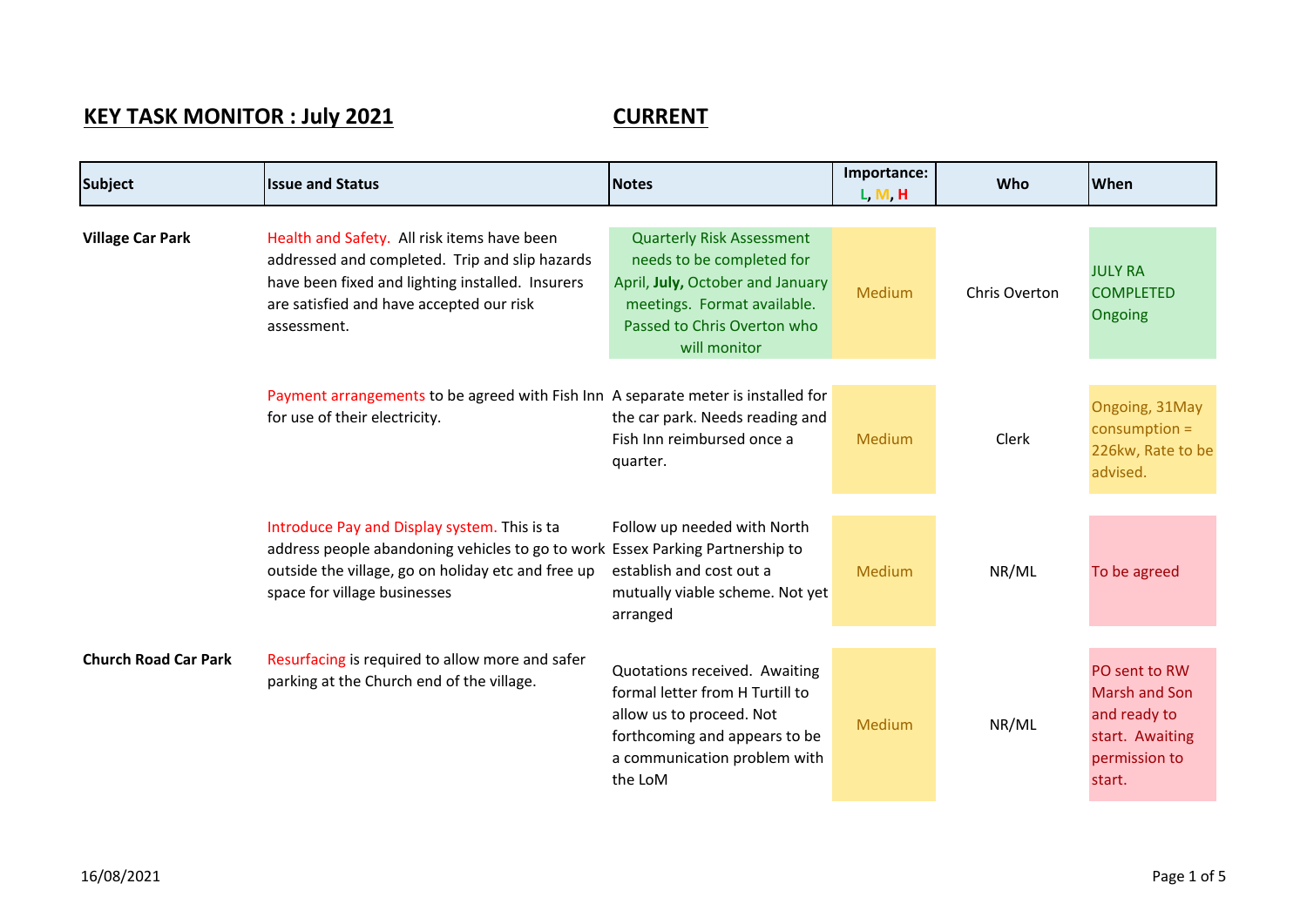| <b>Subject</b>              | <b>Issue and Status</b>                                                                                                                                                                                                                                                                                          | <b>Notes</b>                                                                                                                                                                                       | Importance:<br>L, M, H | Who                        | When                                                                                                |
|-----------------------------|------------------------------------------------------------------------------------------------------------------------------------------------------------------------------------------------------------------------------------------------------------------------------------------------------------------|----------------------------------------------------------------------------------------------------------------------------------------------------------------------------------------------------|------------------------|----------------------------|-----------------------------------------------------------------------------------------------------|
| <b>Stansted Airport</b>     | Noise and envronmental impact on the village.<br>Continue to represent community.                                                                                                                                                                                                                                | Ongoing. Appeal by MAG still in<br>train.                                                                                                                                                          | Medium                 | MB                         | Ongoing                                                                                             |
| <b>Village Sign</b>         | Concerns over condition and maintenance                                                                                                                                                                                                                                                                          | <b>OPEN</b>                                                                                                                                                                                        | Medium                 | PC                         |                                                                                                     |
|                             | Flooding - Stortford Road Three major flooding issues. Approved Croft plan<br>followed up Supposed to be starting this month.<br>Fol letter to Essex CC to obtain alleged letter to<br>the owner of Coggers so we can follow up. Keep<br>after alleged actions to eliminate sewage leakage<br>at top of the road | Visit planned by<br>Highways/Watercourse<br>engineers early April 2021.<br>Took place but seems a lengthy<br>process.                                                                              | <b>High</b>            | NR/Clerk                   | Fol request sent<br>to Essex CC. NR to<br>follow up with<br><b>Highways on 'top</b><br>of the road' |
|                             | Flooding - Dunmow Road Major issue outside Lea Hall. Highways have<br>cleared the cross road conduit but the ditches<br>remain blocked on either side of the road on the<br>LoM's land                                                                                                                           | Visit planned at same time as<br>Stortford Road. (Didn't<br>happen). Private letter from NR<br>to LoM's agent has elicited no<br>response. Susan Barker has<br>followed up with Bidwells<br>240521 | <b>High</b>            |                            | Await response<br>to Susan Barker<br>letter.                                                        |
| <b>Play Areas and Paths</b> | Health and Safety. ROSPA inspection highlighted<br>issues to be addressed. Paths repair completed.<br>Kings of Essex awarded contract for remedial<br>actions.                                                                                                                                                   | <b>Quarterly Risk Assessment</b><br>needs to be completed for July,<br>October and January meetings.<br>Format available and passed to<br>Chris Overton. PO sent to Kings<br>of Essex.             | <b>High</b>            | Chris Overton.<br>Sam King | <b>Start date for</b><br>works required.<br><b>July Risk</b><br>assessment<br>competed.             |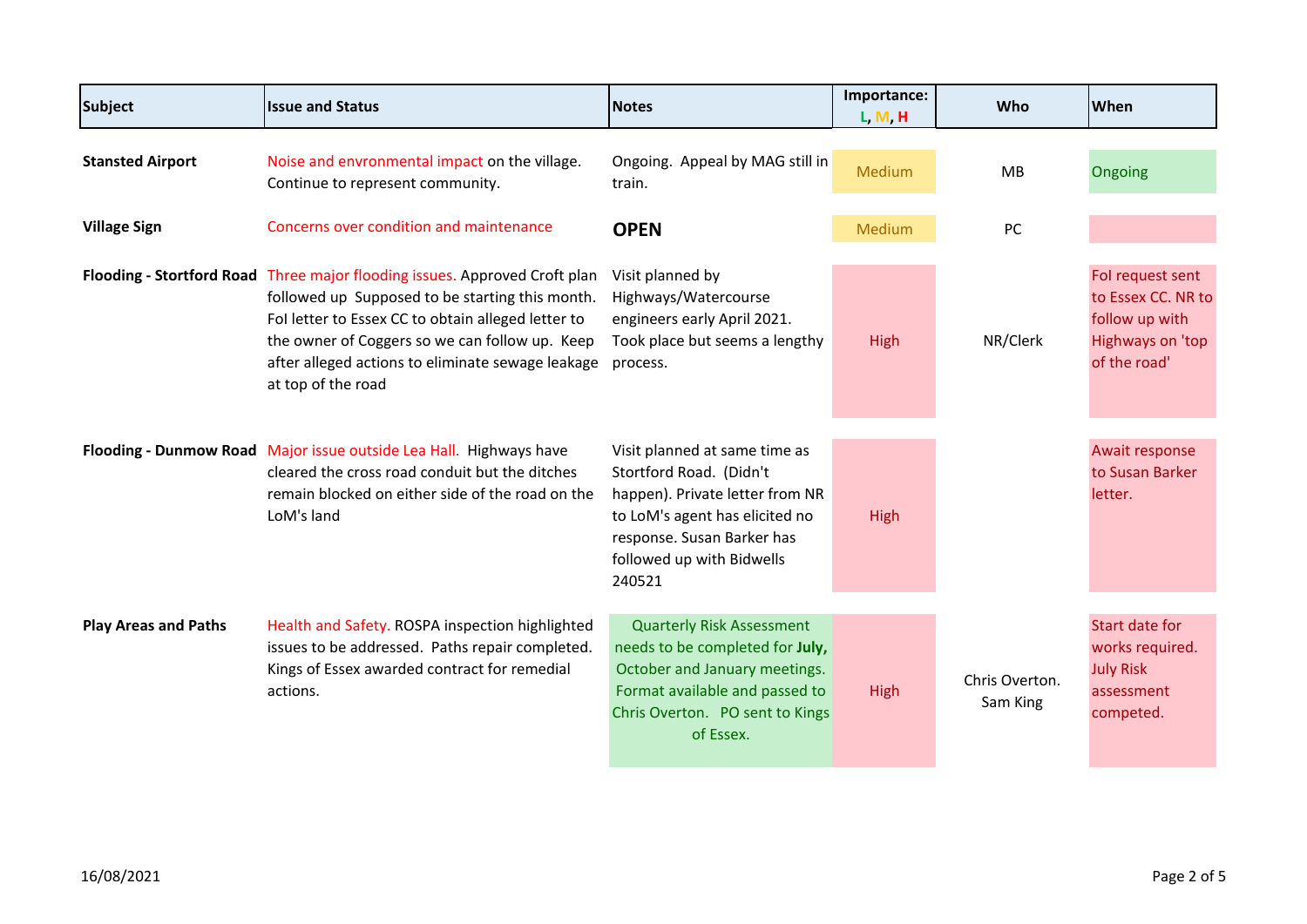| <b>Subject</b>                             | <b>Issue and Status</b>                                                                                                                                                            | <b>Notes</b>                                                                                                        | Importance:<br>L, M, H | Who      | When        |
|--------------------------------------------|------------------------------------------------------------------------------------------------------------------------------------------------------------------------------------|---------------------------------------------------------------------------------------------------------------------|------------------------|----------|-------------|
| <b>Website Maintenance</b>                 | To agree website maintenance                                                                                                                                                       | <b>Contact Heath Computing for</b><br>forward plan. Consider new<br>hosting arrangement woith<br>".gov.uk" address. | Med                    | Clerk    | Ongoing     |
| <b>Village Green</b><br><b>Maintenance</b> | Cut Village Green and Rural verges. Review and<br>award grass maintenance contract. Rough cut<br>x3pa. Heath grass x15pa. Allotment x8 pa.<br>Playground x8 pa. Willife area x1pa. | Contract awarded to Peter May.<br>Monitor performance.                                                              | Med                    | PC       | Ongoing     |
|                                            | Maintain the six ponds on the Heath. Review and<br>award pond clearance and maintenance contract.                                                                                  | Contract awarded to John<br>Kenney and signed copy<br>received. Works postponed<br>until September.                 | Med                    | Clerk/PC | $Sep-21$    |
| <b>Emergency Plan</b>                      | Emergency Plan. Village plan completed and<br>agreed but unclear if it can be published                                                                                            | Clerk to liaise with UDC and<br>establish a protocol/agreement                                                      | Med                    |          | <b>OPEN</b> |
|                                            | Highways - Cox Ley Road Cllr Barker to investigate if any remedial works are JD to formally write to highways<br>planned                                                           | regarding the poor condition of<br>the road                                                                         | Med                    |          | <b>OPEN</b> |
| <b>PCSO</b>                                | Employ Village PCSO. Initially reported costs too<br>high to fund individually. No other nearby Parish<br>wants to share. Other alternative arrangements<br>to be investigated.    | Need to establish what<br>alternatives exist that reduce<br>costs,                                                  | <b>High</b>            | Clerk    | <b>OPEN</b> |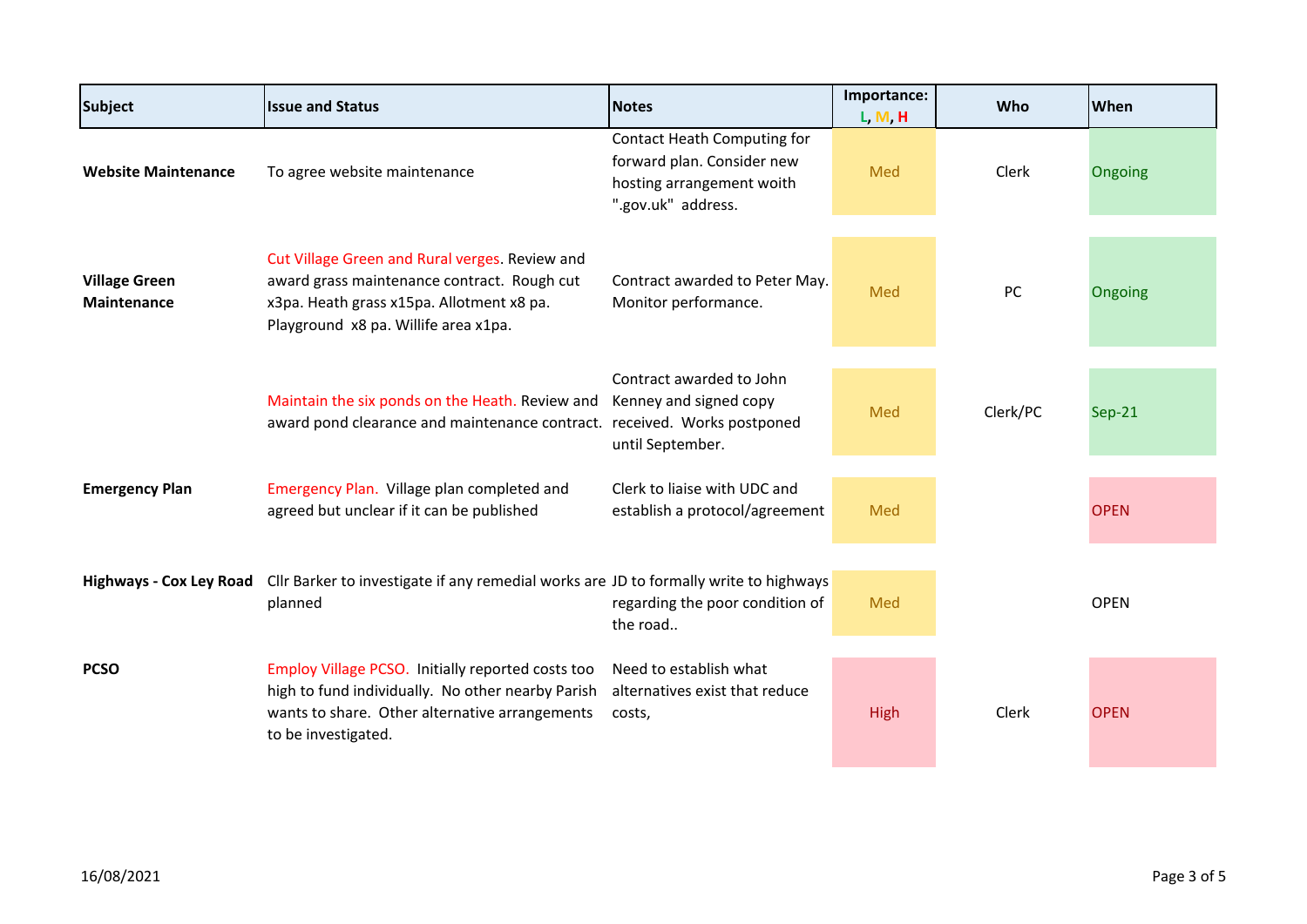| <b>Subject</b>               | <b>Issue and Status</b>                                                                                                                                                                                                                               | <b>Notes</b>                                                                                                                 | Importance:<br>L, M, H | Who            | When                               |
|------------------------------|-------------------------------------------------------------------------------------------------------------------------------------------------------------------------------------------------------------------------------------------------------|------------------------------------------------------------------------------------------------------------------------------|------------------------|----------------|------------------------------------|
| <b>Speeding/Road Safety</b>  | Various Suggested improvements. ThreeFour<br>improvements have so far been agreed with<br>Highways, Roundabout at Broad Oak Road,<br>reworking of Stortford/Sabridgeworth Road<br>junction, Latest speeding signs and 20mph school<br>flashing signs. | Need to follow up on timeline<br>for delivery of promises and<br>where we can help.                                          | Med                    | <b>NR</b>      | Ongoing                            |
| <b>Allotment</b>             | Mend Fences Peter May not responding despite<br>follow up. Kings of Essex to quote.                                                                                                                                                                   | Quote accepted and PO given<br>to Kings of Essex                                                                             | Med                    | SK             | <b>FENCE</b><br><b>COMPLETED</b>   |
| <b>Pond Lane Signage</b>     | Replace multi signage with an 'estate sign'. A<br>proposal has been circulated via WhatsApp,<br>but needs face to face meeting with lease<br>holders to progress                                                                                      | Holdover until easing of<br>restrictions allow face to face<br>meeting.                                                      | Med                    | MB             | Ongoing                            |
| Wooden posts on the<br>green | Replace/renew posts. Renew old and missing<br>posts and straighten existing posts around the<br>green                                                                                                                                                 | Peter May Quote agreed and<br>contract signed. Deposit paid.<br>Start date required                                          | Med                    | <b>NR</b>      | <b>POSTING</b><br><b>COMPLETED</b> |
| Dog Bins                     | Insufficients dog bins. Obtain quotations for 3<br>additional bins. Locations to be agreed.                                                                                                                                                           | Quotations obtained, Obtain<br>agreement from UDC that the<br>added bins will be emptied.<br>Define new locations            | Med                    | Clerk<br>NR/PB | <b>OPEN</b>                        |
| <b>Memorial Plaque</b>       | <b>Design and Purchase</b>                                                                                                                                                                                                                            | Mark Ratcliffe to establish who<br>owns the land and pursue what<br>needs to be done for the PC to<br>either lease or own it | Med                    | Mark Ratcliffe | <b>OPEN</b>                        |